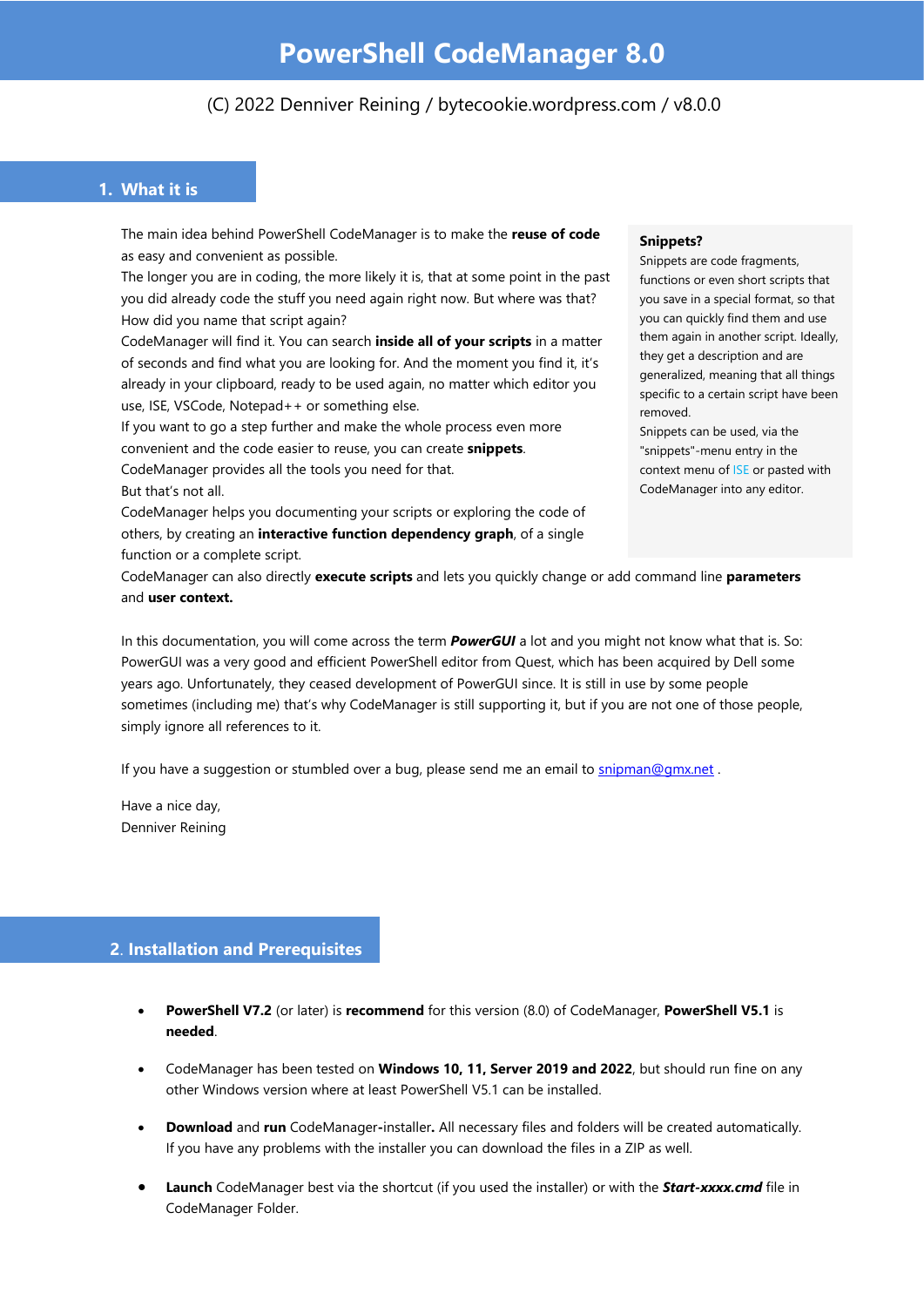I originally created this as an **alternative** to the insert-snippet popups in ISE (and the good old PowerGUI): They are very small, you cannot **search** for snippets there, other **locations** are not supported and ISE does not even support simple **folders**. So, if you have more than a couple of snippets (and you should), they are suboptimal to say the least. CodeManager has all the **features** I mentioned missing above (and more).

#### **Open**

• You can **open CodeManager** with the "**Floating Launcher**" (a freely moveable button on your desktop) or via the **notification icon** (near the clock)

#### **Floating Launcher**

- You can **scale** the Floating Launcher in its context menu or via CodeManagers option menu and choose a **color theme**.
- To **move** the Floating Launcher around, right-click and hold.
- You can also **hide** the Floating Launcher if you like. You can then use the notification icon to launch **CodeManager**.

#### • **Window Options**

- o You can **dock** CodeManager at the right or left border of your screen (CodeManagers options menu)
- o Per default, as soon as you click somewhere outside of CodeManager window, CodeManager **hides** immediately. You can make it **stick** by clicking the "*Pin***"**-button in the menu bar.
- o CodeManager has also two **large hidden blue minimize/hide buttons**, spanning top to bottom of each side of the window. And spanning the top of the window, there is a large **hidden red exit button**.

# $\leftrightarrow$   $\oplus$   $\oplus$   $\otimes$   $\oplus$   $\oplus$  $\begin{picture}(160,10) \put(0,0){\vector(1,0){100}} \put(15,0){\vector(1,0){100}} \put(15,0){\vector(1,0){100}} \put(15,0){\vector(1,0){100}} \put(15,0){\vector(1,0){100}} \put(15,0){\vector(1,0){100}} \put(15,0){\vector(1,0){100}} \put(15,0){\vector(1,0){100}} \put(15,0){\vector(1,0){100}} \put(15,0){\vector(1,0){100}} \put(15,0){\vector(1,0){100}}$ E CodeManager System Snippet Path **E** AD Azure Snippet Pack **E-Background Jobs E-C Basics E** Citrix Xendesktop **E** Console Error handling **Eventlog** External Processes **E-** Files and Folders **E** Forms **E** Functions **■ □ Languages E** Math □ Network D Objects u. Pipeline **E** Regex **E** Remoting E Strings And Texts **E** Windows Automation **E-C WPF E** XML □ \_SnippetPack1

POWERSHELL<br>CODE MANAGER

 $\sqrt{2}$ 

 $\Xi$ + $\Xi$ 1

- **D** Test
- D:\...\SnippetMan\v7 installer **E** Msagl
	- **E** old
	- **S** CodeMan
	- S CodeMan 7.00.057
	- S CodeMan Ir
	- s CodeMan\_rm
	- S CodeMan\_updater

O



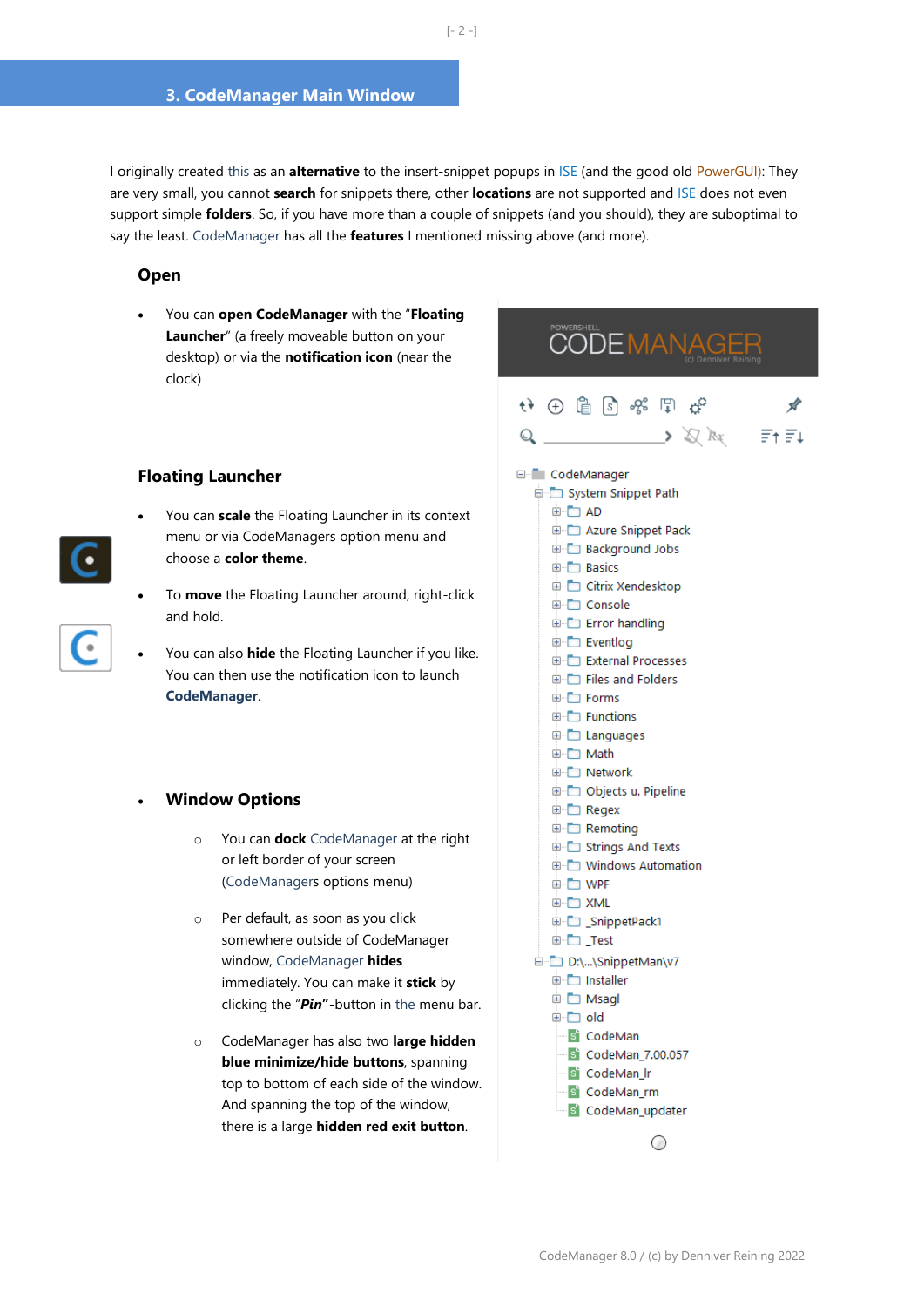# • **Script/Snippet Explorer**

- o As soon as you **single click** on a snippet or script, the code window pops up and displays its code.
- o Also, a **plus** is displayed in front of the script or snippet in the script explorer. If you expand it, there will be a **node for every function** in the script. Clicking them show the code of a function.
- o There is a new **info node** as well, it shows file information as well as some statistical code information.
- o You can set the **root** node (topmost folder) for CodeManager for in two ways:



- Right click on any **location-root** or **folder** in **CodeManager** and choose "*Set as Root…*"
- Right click on any **folder** in **CodeManager** and choose "*Reset CodeManager Root*" to reset to the system standard snippet path.
- o **CodeManager** supports **multiple locations**. Simply add via the "+" button in the menu bar or via the context menu of the "snippets"-node
	- Keep in mind, that you want CodeManager always be as **performant** as possible. The more locations you add, the longer search and re-indexing takes (despite its flash-like performance ☺ ). Adding and removing locations is quick and easy, so keep only the locations you need in CodeManager.
- o If you **right click** on a snippet or script you have these options:
	- Show the selected snippet or script file in windows explorer
	- Open a snippet in Snippet editor, i.e. to make quick changes
	- Open a script in an external editor of your choice
- o If you **double click** on a snippet or script CodeManager can either:
	- Do nothing / Expand the Function and Info nodes
	- Open Scrips and modules in an **external editor** of your choice *(tested with ISE, Primal Script, Notepad++. It should work with any editor capable of handling PS1 files.)*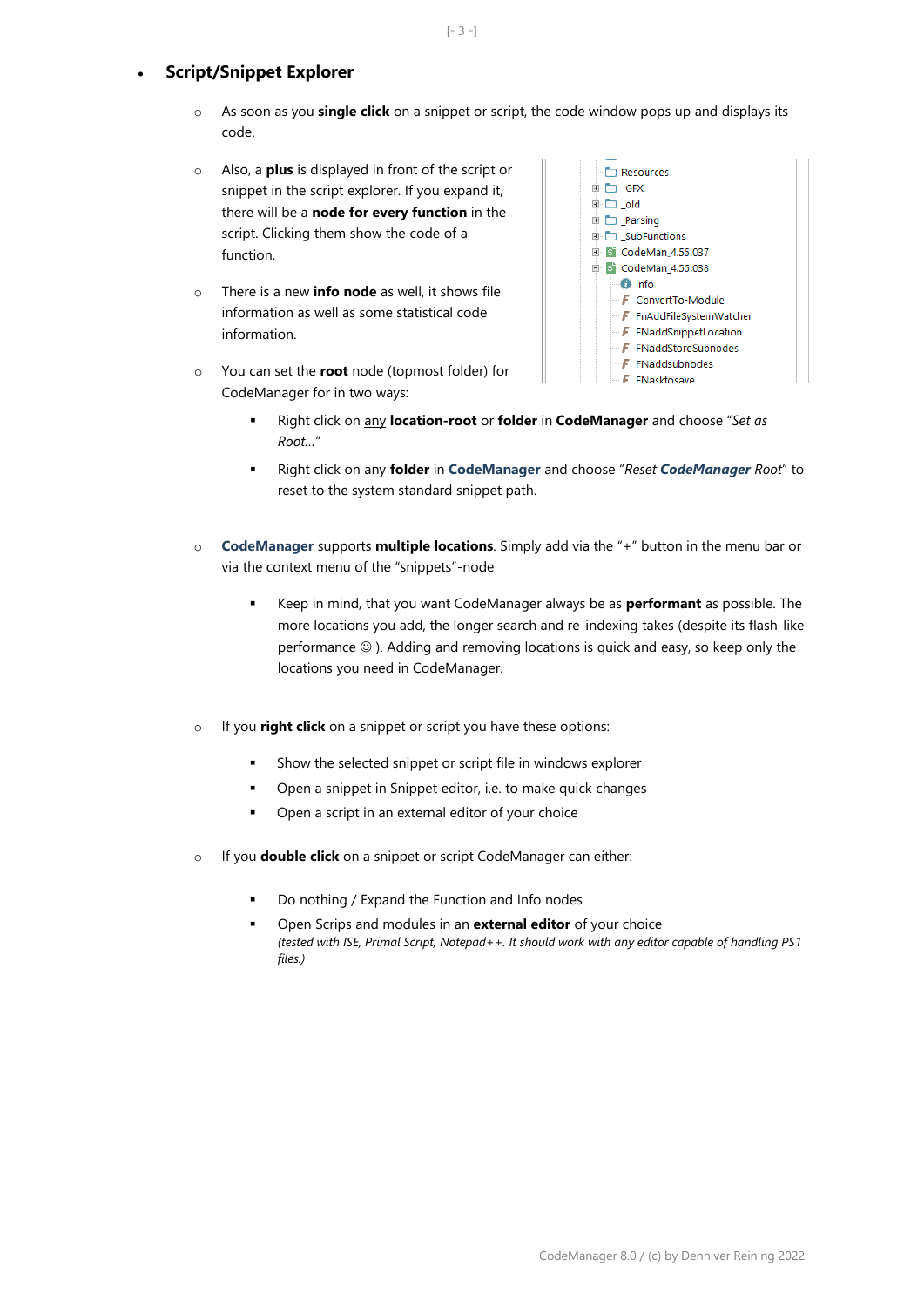• **Code Window**

| $Q$ , handle | $X \odot 0 \cong X \times -N$<br>$\triangleright$ (e) Last Next (e) No 2 of 7 results.                                  |
|--------------|-------------------------------------------------------------------------------------------------------------------------|
| 2764         | Fnlogmes "The start delay was caused by the fact that I could not connect to the domain \$domain. This might $k \wedge$ |
| 2765         | $s$ cript: displayDomainWarning = 0                                                                                     |
| 2766         |                                                                                                                         |
| 2767         |                                                                                                                         |
| 2768         | Ð                                                                                                                       |
| 2769         | [Windows.Forms.Application]::add ThreadException({                                                                      |
| 2770         | if (\$preventloop -ne 1) {                                                                                              |
| 2771         | $s$ cript:preventloop = 1                                                                                               |
| 0.2772       | Fnlogmes " \$Title encountered a general unhandled exeption. " -errorlevel 2                                            |
| 2773         | FNexit -criticalexit 1 -nolog 1                                                                                         |
| 2774         |                                                                                                                         |
| 2775         | exit 999                                                                                                                |
| 2776         | Ð                                                                                                                       |
| 2777         | \$TBFarmOrBackupName.ReadOnly = \$true                                                                                  |
| 2778         | \$BNmanualDB.add mouseclick({                                                                                           |
| 2779         | \$formManualDB.ShowDialog()                                                                                             |
| 2780         | n                                                                                                                       |
| 2781         | \$TBfarmversion.ReadOnly = \$true                                                                                       |

- o The Code window can now be **resized** now and got a maximize and a minimize/hide button.
- o The new "a<-"-buttons turns **word wrap** on or off.
- o You can **search inside** the code window
	- To use a **regular expression** either click on the regex-button ("*Rx"*) in CodeManager or add the prefix "r:" in front of the search term.
	- Use the Next/Last buttons to view the results **one-by-one** or click on the "*No x of y results"* label to **highlight all search results**.
- o The pencil-button activates the **script-edit mode**. The corresponding save button is only visible while the edit mode is active.
	- **EXECT** This edit mode is not available when you clicked on a **function node** to exclusively view the code of a function. Select the complete script instead.
	- If a **snippet** is selected, a click on the pencil will open Snippet Editor.
- o With the play button, you can **execute the script**, either with admin privileges or as user.

# • **Quick Snippet Creation**

o You can select any code inside the code window and either click Ctlr+N or the respective option in the context menu to quickly create a snippet from that selection.

|                                                                                     | <b>Execute Script</b><br>$\boldsymbol{\mathsf{x}}$ |
|-------------------------------------------------------------------------------------|----------------------------------------------------|
| Command:                                                                            |                                                    |
| Powershell.exe -NoProfile -File "D:\Dokumente\Dropbox<br>\Demo_Script_0.01.275.ps1" |                                                    |
| Parameters:                                                                         |                                                    |
| √ -NoProfile                                                                        | -Sta                                               |
| -ExecutionPolicy bypass                                                             | -WindowStyle Hidden                                |
| -NoExit                                                                             | -Version 2                                         |
|                                                                                     |                                                    |
| <b>Run</b>                                                                          | Run as Admin                                       |

# • **Quick Search (CodeManager)**

- o Whenever you open CodeManager, the **quick search**-box always has the focus, so you can start typing immediately if you like to search for a snippet.
- o Aside from snippets, CodeManager searches per default in script and modules **names**.
- o To search in **script code** as well, activate the "paper scroll"-button

| <b>MILLE</b><br>search |  |
|------------------------|--|
|                        |  |

*The option can impact search performance, depending on* 

*the type of your added locations and number of scripts. (But, to brag a little*  $@$ *: if your scripts are on a fast local*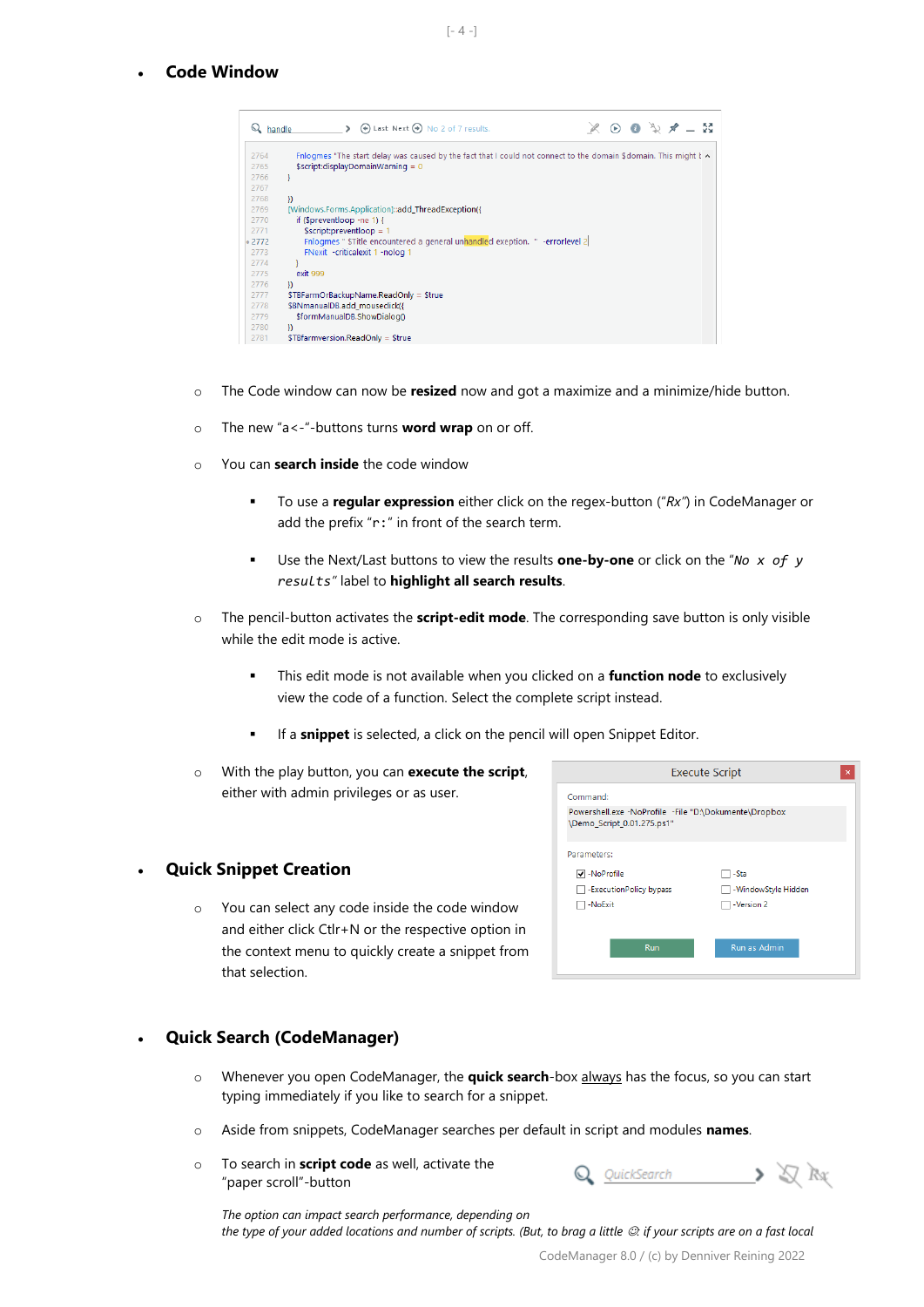*drive, searching through even thousands of large scripts takes only a few seconds. But on network or slow local drives, it obviously takes longer) Some Antivirus-programs increase search time massively as well.*

o To search using **Regular Expressions**, either click on the regex-button ("*Rx"*) or add the prefix "r:" in front of the search term

# • **Advanced Search (CodeManager)**

- o To get to the advanced search dialog, hit the magnifying glass -button.
- $\circ$  In the advanced search dialog, you can build your search query more easily. You have multiple options, but they are rather self-explanatory:

|                                                             | Advanced Search                                          |                          |              |             |                             |  |    |  |
|-------------------------------------------------------------|----------------------------------------------------------|--------------------------|--------------|-------------|-----------------------------|--|----|--|
|                                                             | Code                                                     | match<br>$\checkmark$    | $\checkmark$ | system      |                             |  |    |  |
| and<br>$\checkmark$                                         | Code                                                     | notmatch<br>$\checkmark$ | $\checkmark$ | file        |                             |  |    |  |
| or<br>$\checkmark$                                          | Name                                                     | match<br>$\checkmark$    | $\checkmark$ | File System |                             |  |    |  |
|                                                             | $\Box$ Last Change after:                                |                          |              |             | Mittwoch , 20. Februar 2019 |  | ▥▾ |  |
|                                                             | ▦▾<br>Mittwoch , 20. Februar 2019<br>Last Change before: |                          |              |             |                             |  |    |  |
| □ Search only in node (and subnodes): - Files and Folders - |                                                          |                          |              |             |                             |  |    |  |
|                                                             | Clear All                                                |                          |              |             | Search                      |  |    |  |

## • **Inject / Paste Code**

There are **three ways** to get code from CodeManager into your script:

- o **Auto Copy to Clipboard - Auto Injection** 
	- When you open **CodeManager** and **click** on a snippet or script, CodeManager makes this snippet ready for auto-injection, the Auto-CodeManager gets "**loaded**". The little round **indicator** at the bottom of the window turns **red** to show you that.
	- You can also **select any code** inside the code window (if you want to use just a part of your snippet or script) and the "Injector" gets **immediately loaded with that selection**.
	- The **next click** you do **anywhere outside** CodeManager, is the place where **CodeManager** tries to inject the snippet into. So this place should be your editor and the position where you want the new code to end up.

**Please note**: *Due to windows security restrictions, CodeManager can only auto-inject into applications that run in the same user context as CodeManager. Usually that won't be a problem, but if you start your editor with admin rights for example, you need to start CodeManager with admin rights as well, otherwise auto-injection won't work.*

**The snippet code gets also copied to the clipboard**, so if you have a snippet (e.g. a function) that you want to inject a couple of times, you can by just using **CTRL-V**.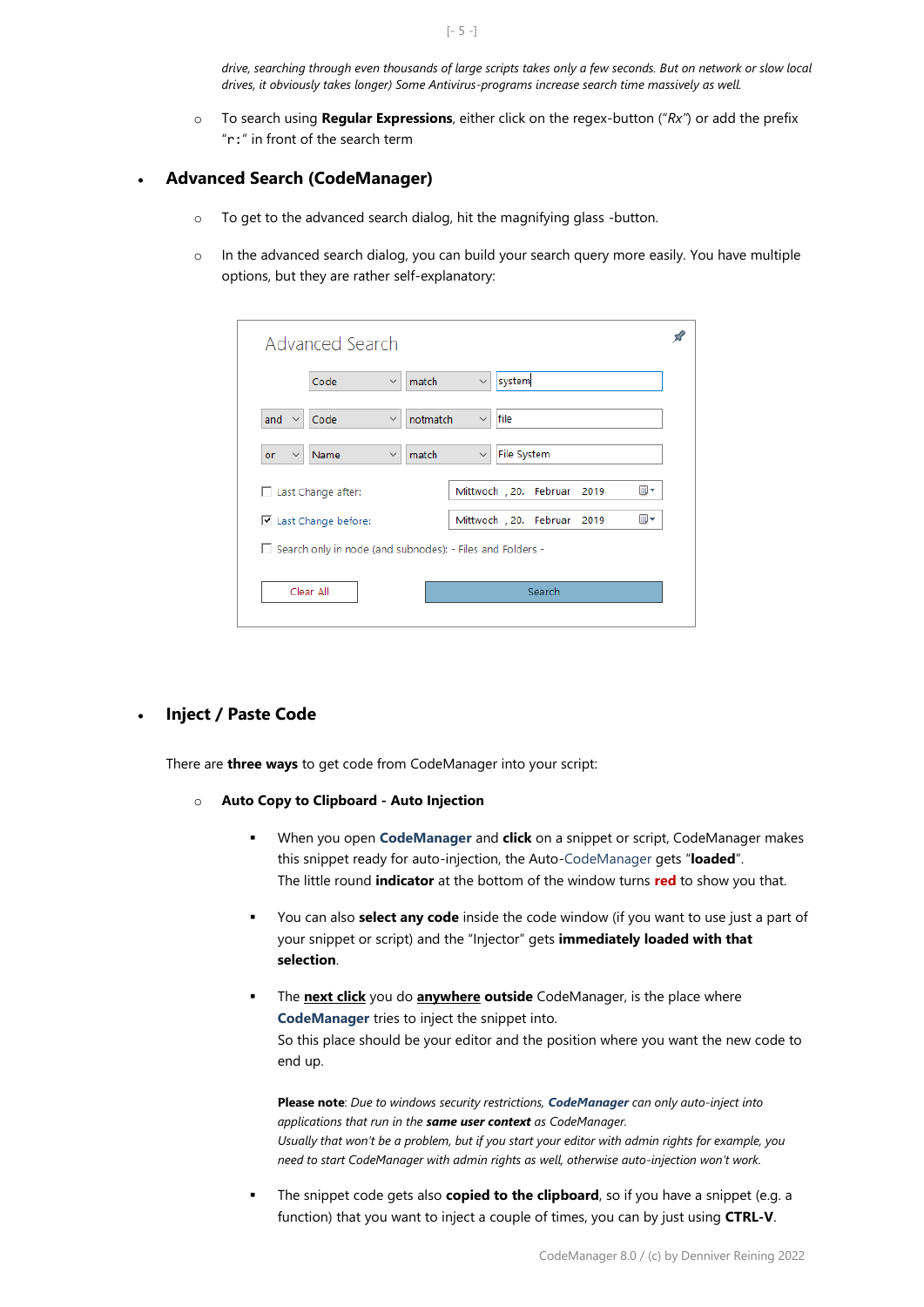- If you clicked on a snippet but don't want to auto-inject, you can manually "**unload**" the auto-injector any time, by either **clicking** on the red **indicator** or on **any folder** in CodeManagers explorer.
- NOTE: Because this behavior may take some time getting used to (it is worth it), **autoinjection is deactivated** (options menu) **by default.**



A) **CodeManager** ready for Auto-Injection B) Snippet or code selection has been copied to Clipboard

#### o **Auto Copy to Clipboard - Manual paste**

- Is the **standard behavior** (change in CodeManagers options menu)
- When you **click** on a snippet or script, its code gets **copied to the clipboard** and the indicator at the bottom gets **blue**.
- You can also **select any code** inside the code and it gets *immediately copied to the* **clipboard**.

*Yes, you can right-click and select "copy", but it's not necessary.*  $\circledcirc$ 

▪ You can then paste it with the usual **CTRL-V** anywhere you like.

#### o **Manual Copy to Clipboard - Manual paste**

▪ If you don't want that all shown or selected code gets copied to the clipboard, you can quickly deactivate this as well, with the clipboard button in CodeManagers menu bar:



 $[-6 -]$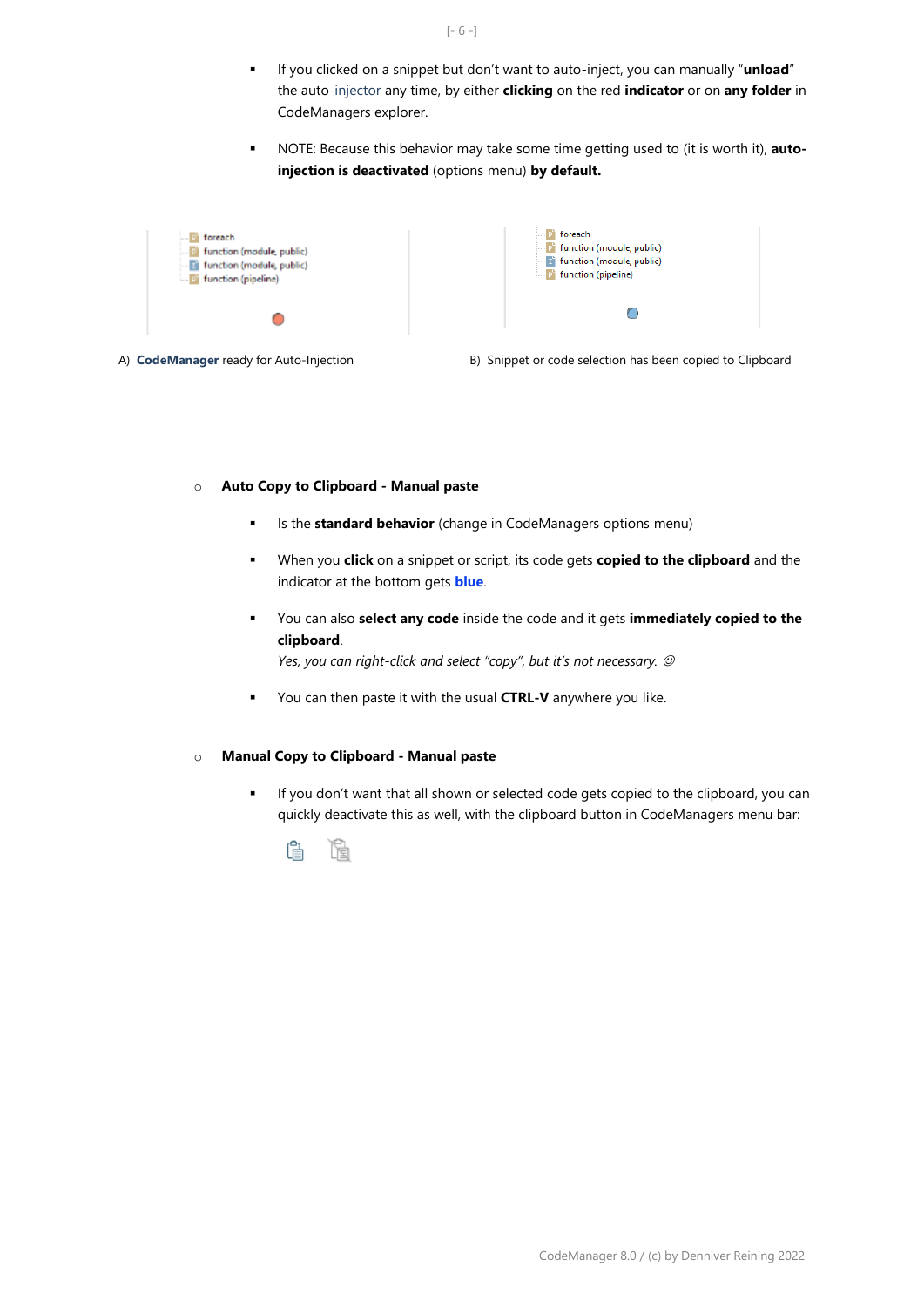With the new backup function, you can create a **single file backup** of all your snippets in the **systems snippet path (see below)**. This can be done **manually or automatically** every time Code Manager exits. Apart from the obvious benefits of a backup, this can be used to easily and quickly **get your snippets onto a new machine** or even **sync changes** between machines.

• **Open** the backup dialog with the diskette button in the main window.

## **4.1 Backup**

- Creates **manually** or **automatically** a *\*.cmb-*File (which is basically a ZIP), at the location of your choice, with your snippets.
- CodeManager also calculates a SHA256-hash of the backup file, which be be written in an \*.hash file in the backup target directory. It will be later used for auto-sync.

## **4.2 Restore**

- You can restore a snippets backup from any machine to your system snippets path.
- If you choose to **keep** existing snippets with the same name, they will be renamed and get a "*\_old*" **suffix**.

## **4.3 Targeted Backup / Share Snippets**

- Right click on any folder to create a backup file to a location of your choosing
- Note that although any files in the selected folder (and subfolders) will be included in the backup, only Scripts, Snippets and Modules can be restored via CodeManager.

| Snippet Backup<br>Creates a single file backup of your snippets to restore here or on another computer. |
|---------------------------------------------------------------------------------------------------------|
| Create Backup                                                                                           |
| Include in Backup:                                                                                      |
| All snippets in the 'System Snippet Path'                                                               |
| ○ Only snippets in node (incl. subnodes): - select node first -                                         |
| Custom export path and filename:                                                                        |
| Path:<br>C:\Users\dr\AppData\Roaming\SnippetManager\SnippetBackup.cmb                                   |
| Automatic backup every time CodeManager exits                                                           |
| Backup<br>Restore Backup                                                                                |
|                                                                                                         |
| □ Custom import path and filename:                                                                      |
| C:\Users\dr\AppData\Roaming\SnippetManager\SnippetBackup.cmb<br>Path:                                   |
| If snippets with the same name and path already exist:                                                  |
| ◉ Keep existing snippets and add suffix                                                                 |
| $\bigcirc$ Overwrite existing snippets                                                                  |
| Restore                                                                                                 |

 $\Box$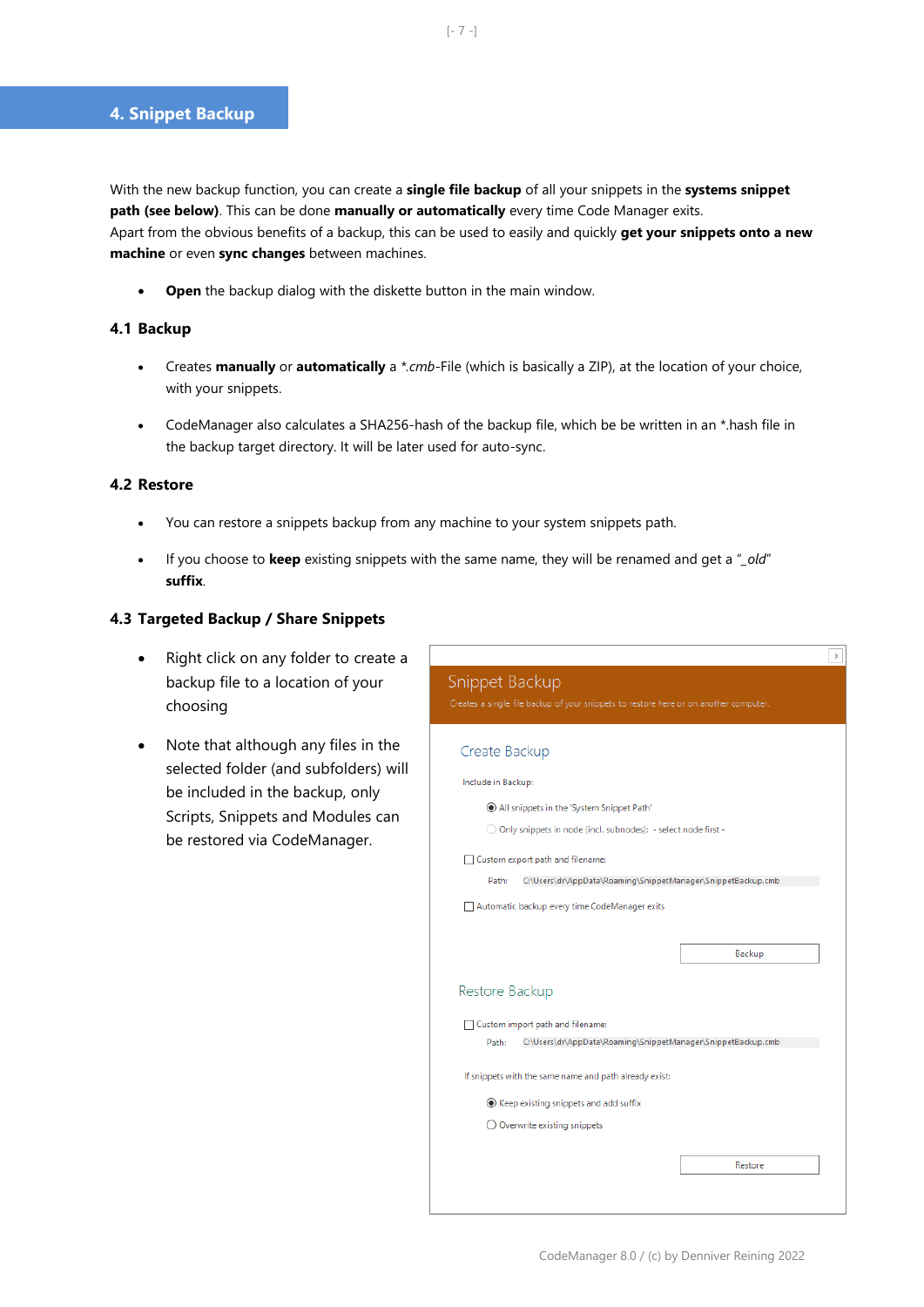## **5. The Snippet Editor**

## **4.1 The Snippet Explorer**

• The snippet explorer is on the left side of the window. Here you have standard explorer functionality (Copy, Paste, Delete, Rename etc.) except for one limitation: no multi-selection of items.

In order to compensate for that, there is the "*Show in Windows Explorer*"-context menu item, where you can go directly to the item or folder of your choosing and make any kind of mass actions via Windows Explorer. If you get back to CodeManager just click "*Refresh*" to see your changes. ISE snippets will be displayed with a blue icon with an "I" and PowerGUI snippets with a beige icon with a "P".

- To **open a snippet**, just double click on it.
- You can **add** other snippet folders ("**Locations**") to the snippet explorer by clicking "Add".
	- o You should **add folders with snippets** only, instead of adding e.g. whole drives, because this would slow down file operations considerably.
	- o If you add a location you have no write access to, the location-icon will have a bars in front of the folder icon to remind you of that fact. :)
	- o You can also add UNC-paths manually, via the "Add" window.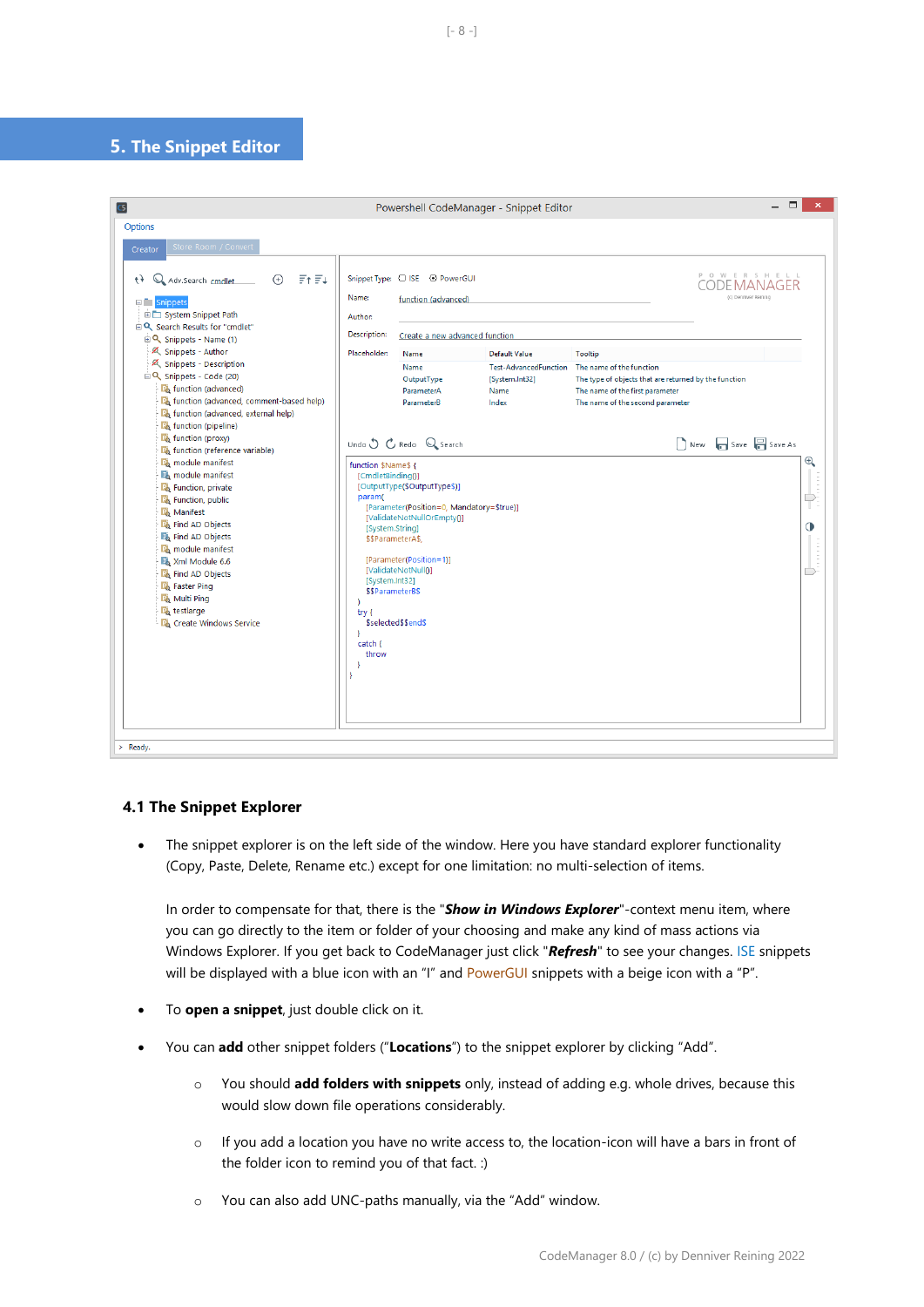- o **Note**: CodeManager use their own set of locations. So a location you add in Snippet Editor does not show up automatically in **CodeManager**. This is for you to be able to keep CodeManager always only as stuffed as necessary and therefore as performant as possible.
- **Remember**: ISE and PowerGUI load their snippets (per default) only from the standard snippet path. (see chapter 6.) You manage snippets with CodeManager on any path, but in order to use them you need to copy them to this path. Both ISE and PowerGUI have a limited option to use snippets from other paths, please consult the

documentation for that. **But**, if you use CodeManager for inserting snippets, **ignore** what you've just read, because you can use any path from any location.  $\odot$ 

- You can **remove a location** by right-clicking on the location root and choosing "Remove..."
- You can **set the root** (first or parent folder) **for CodeManager** window, by right-clicking any folder or location in CodeManager and choosing the menu item "Set as Root…."

#### **4.1.1 Search for Snippets (Snippet Editor)**

#### **NOTE: Unfortunately, PoshCode.org does not exist anymore, so the search has been removed with 6.0.**

- Via the **Quicksearch**-box, you can search in every part of every snippet the snippet explorer. Just enter your search text and hit "ENTER". QuickSearch always searches in all locations, all fields and case insensitive.
- Adv.Search QuickSearch Add O
- **Advanced Search** Search Text: Search in: **Include:** Filename and Snippet Name Selected Folder (and subfolder) All Snippet Locations Snippet Author Snippet Description √ Snippet Code Case Sensitive PoshCode (Web) Search Cancel
- Via the **"Adv. Search" - button**, you can set options for your search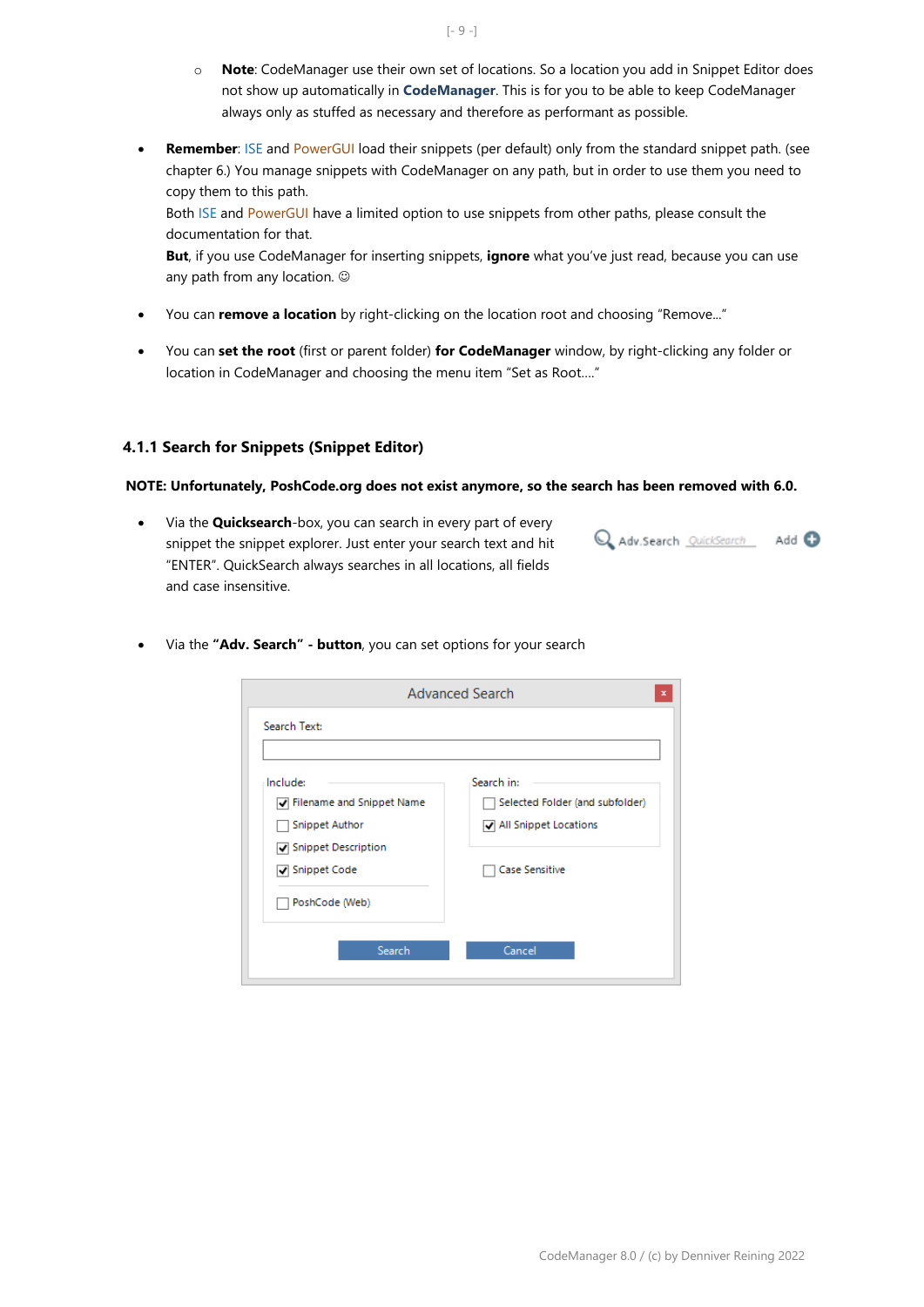- Search results will be displayed as a new tree in the explorer:
- You can now further filter search results by name and creation date, via the context menu for each search result node (or the root node).



#### **4.2 File Names, Snippet Names and Folders**

- **File and Snippet Names**
	- o With v4 I removed the annoying difference of file and snippet names. As long as you create and edit your snippets with CodeManager, file and snippet name always stay the same.
- **Folders**: The folders that are shown (and can be created and edited) in the snippet explorer, **also act as categories** for the snippet menu in PowerGUI. A good way to group your snippets and keep the snippet menu tidy.

**ISE does not support folders/categories**. ISE does read all snippets from all folders in the snippet path though, but presents them flat.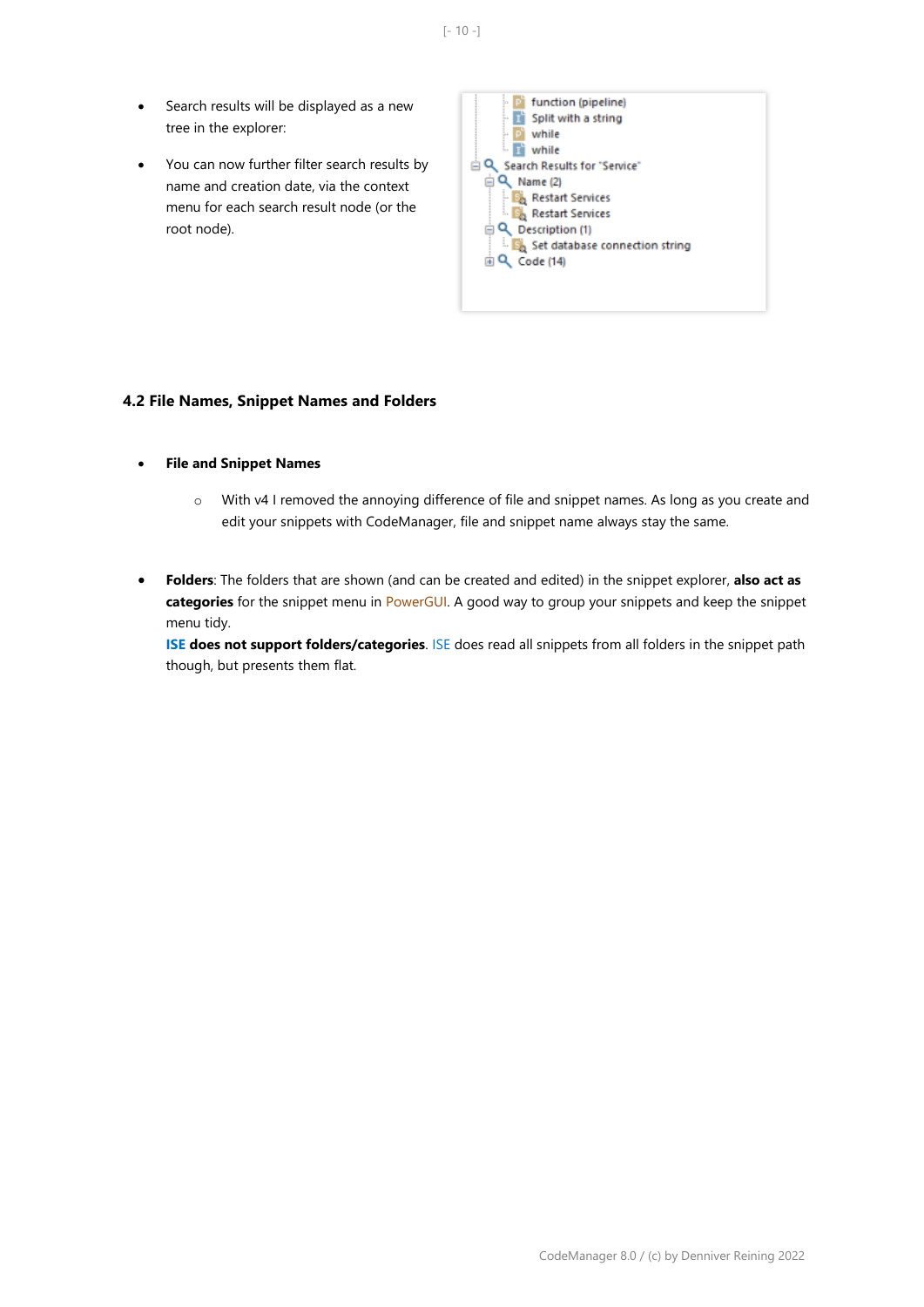| Name:<br>Author:                                                                                                                                                          | Snippet Type: $\bigcirc$ ISE $\bigcirc$ PowerGUI<br>function (advanced)                                                                                                                              |                                                                 | POWERS HELL<br>DEMANAGER<br>(c) 2016 Denniver Reining                                                                                                    |
|---------------------------------------------------------------------------------------------------------------------------------------------------------------------------|------------------------------------------------------------------------------------------------------------------------------------------------------------------------------------------------------|-----------------------------------------------------------------|----------------------------------------------------------------------------------------------------------------------------------------------------------|
| Description:                                                                                                                                                              | Create a new advanced function                                                                                                                                                                       |                                                                 |                                                                                                                                                          |
| Placeholder:                                                                                                                                                              | Name                                                                                                                                                                                                 | <b>Default Value</b>                                            | Tooltip                                                                                                                                                  |
|                                                                                                                                                                           | Name<br>OutputType<br>ParameterA<br>ParameterB                                                                                                                                                       | <b>Test-AdvancedFunction</b><br>[System.Int32]<br>Name<br>Index | The name of the function<br>The type of objects that are returned by the function<br>The name of the first parameter<br>The name of the second parameter |
|                                                                                                                                                                           | Undo $\bigcirc$ $\mathcal{C}$ Redo $\bigcirc$ Search                                                                                                                                                 |                                                                 | $\log$ New $\log$ Save $\log$ Save As                                                                                                                    |
| function \$Name\$ {<br>[CmdletBinding()]<br>param(<br>[System.String]<br>[System.Int32]<br>\$\$ParameterB\$<br><sup>)</sup><br>try {<br>Y<br>$catch {$<br>throw<br>Y<br>Y | [OutputType(\$OutputType\$)]<br>[Parameter(Position=0, Mandatory=\$true)]<br>[ValidateNotNullOrEmpty()]<br>\$\$ParameterA\$,<br>[Parameter(Position=1)]<br>[ValidateNotNull0]<br>\$selected\$\$end\$ |                                                                 | $\mathop{\mathrm{\mathsf{D}}}\nolimits$<br>$\bf{O}$                                                                                                      |

• The **Snippet Type** shows if the snippet is in ISE or PowerGUI format. You can change the type any time you want and then save the new snippet format. If you want to get rid of the old one, you can to delete it in the snippet explorer.

To convert more than one snippet at a time, use the Snippet Converter on the "Store Room/Converter" – tab.

- The **Snippet Name** is what you see in the snippet menu in PowerGUI, its mandatory for every snippet.
- *Author and Description* are optional, but a description is a good idea, it shows up as tooltip in the snippet explorer, and as well in the snippet menu in PowerGUI and ISE. TIP: You can add a **standard** value for the **Author** field under "*Options/Auto Author" and e*very time you hit *"New",* the Author-field will be filled in automatically.
- The **Code box** is where the snippets code sits. (surprise  $\circledcirc$ )
- The **search button** lets you search for anything in the code box and every found instance gets highlighted.

 $[- 11 -]$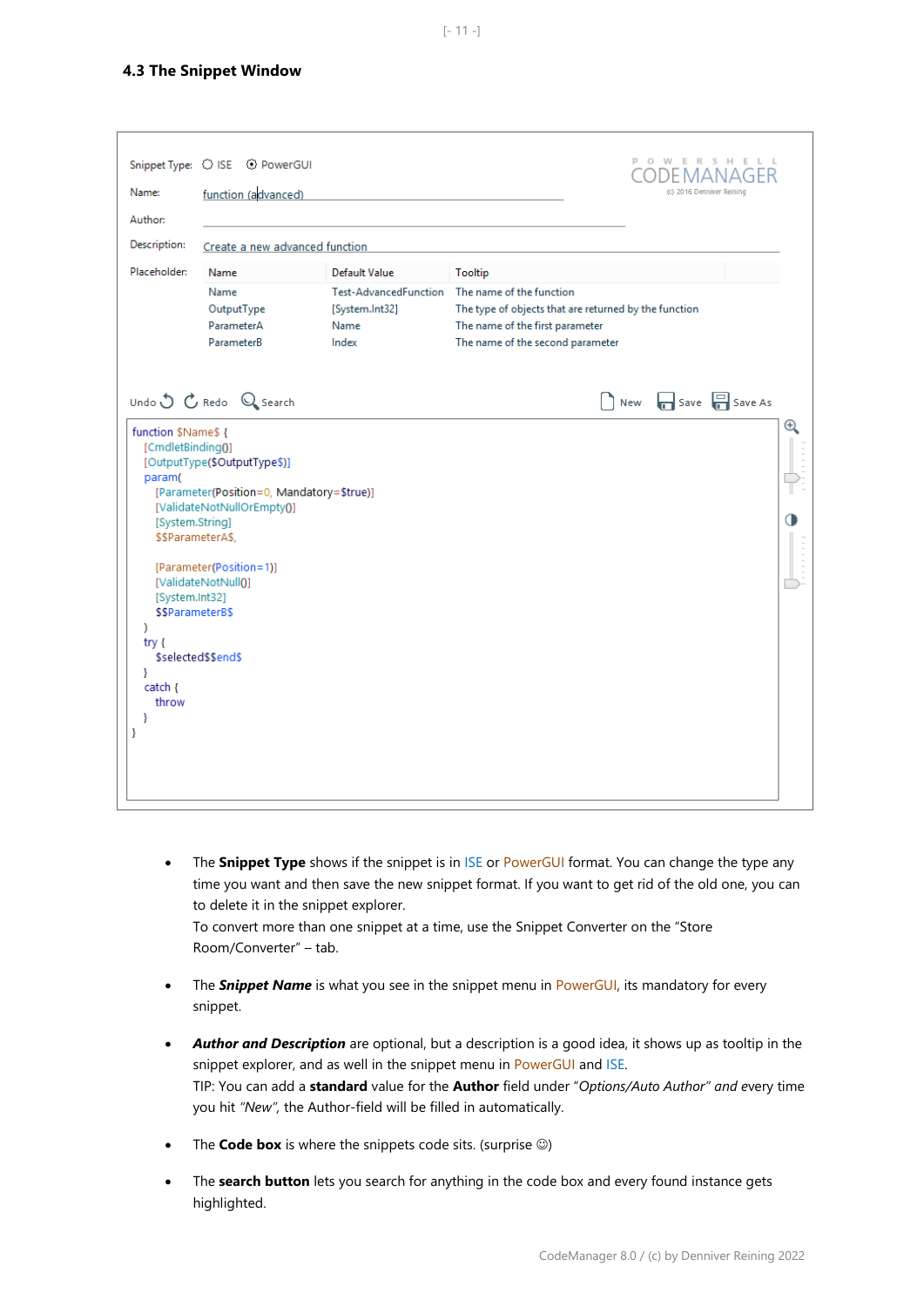• The *Undo*, *Redo*, *Save* and *Save As-* Buttons won't need explaining. With the *New* - button you can clear the snippet window in order to create a new snippet.

## **4.6 Markers**

There are two special placeholders: **\$END\$** and **\$SELECTED\$** which you can **insert from the context menu** of the code box.

**ISE** only supports the \$end\$-marker, **PowerGUI** both \$end\$ and \$selected\$-marker.

(And although you could just type them in, I suggest you do it via the context menu, because in this case CodeManager automatically **checks** if you already have the chosen marker somewhere in the code and if yes, **highlights** it for you.)

- The **\$END\$** marker marks the place where your cursor sits after you inserted the snippet to your script.
- When you select something (a string, a command, whatever) in your script and then insert the snippet, the \$**SELECTED\$** marker will be replaced by the selected text. In other words, the snippet will be "wrapped around" your selection.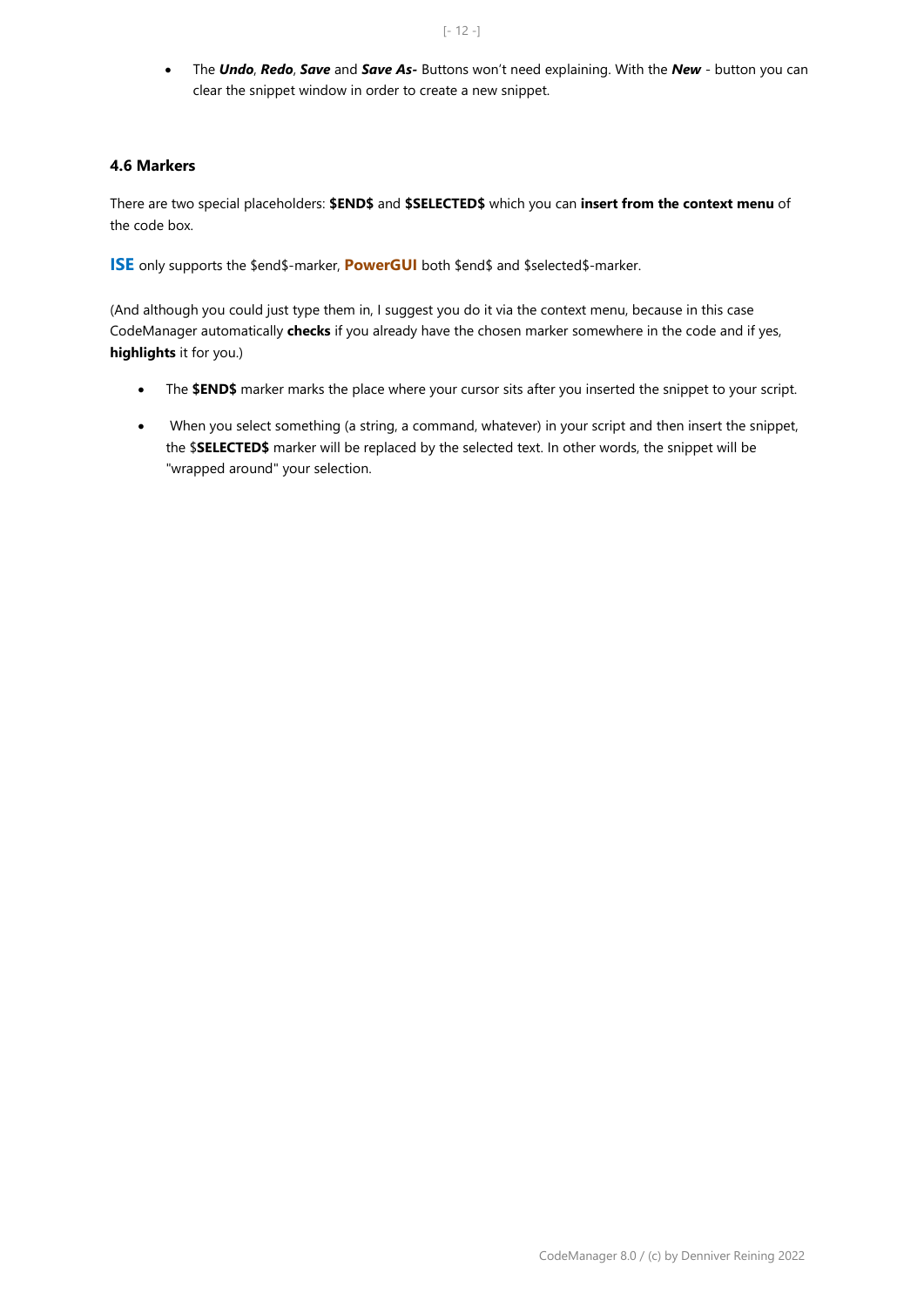**6. The Store Room / Converter** (activate, deactivate and convert snippets)



#### **5.1 Activate / Deactivate**

In the Store Room you can **deactivate (and reactivate) snippets** you don't need at the moment, so that they don't take up space in (the rather small) *"Insert Snippet*"-menu in **ISE** or PowerGUI.

• If there are e.g. shipped snippets that you probably never use but you don't want to delete them, or you have sets of snippets for different projects, just **check** them (separately or the whole folder) **and click** "Deactivate Selected" on the left side.

#### **ISE:**

**The snippets which are shipped with ISE can't be deactivated here, because they are not actual snippet files. But they can be deactivated via the "Tools\Options"-menu entry in ISE**

- To **reactivate** snippets, just do the same on the right side and click "Activate Selected".
- If you deactivate **all snippets in a folder**, the folder itself will **still show up** everywhere in CodeManager, but in PowerGUI it won't. ( ISE doesn't display folders at all) This is because **deactivated snippets stay where they are**, they will just have a different file extension so that PowerGUI ignores them. **So don't be surprised, if you try to delete a seemingly empty folder and CodeManager warns you that there are deactivated snippets in it**.

 $[- 13 -]$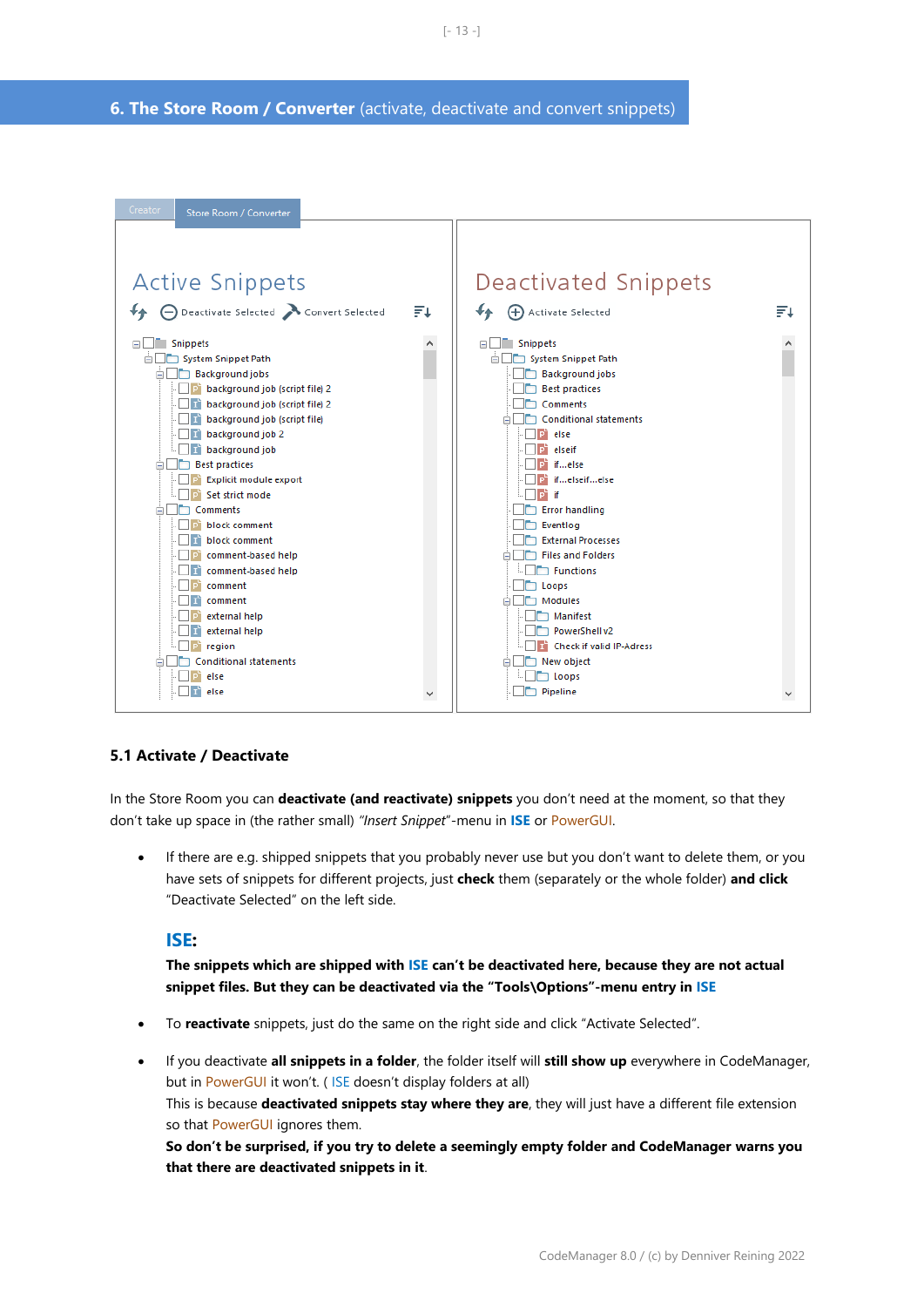On the left side, there is also the **"Convert Selected"-**Button. With this you can convert any snippet (PowerGUI or ISE) into the other format. It's simple:

- Just select all snippets (ISE, PowerGUI or both; single files or complete folders) you like to convert and hit **"Convert Selected"**
- You can then **choose if you like to keep** the originals (recommended!) **or delete** them automatically. Keeping is recommended, because first, they don't bother you. Each editor shows only his type of snippets. Second, if you convert snippets from PowerGUI to ISE and then delete the PowerGUI snippets, you lose the placeholders stored in them. If you really don't want them to show up in the snippet explorer, I recommend rather deactivating them in the Store Room.

Btw.: CodeManager **does not care about the snippet type**, no matter what the target editor is.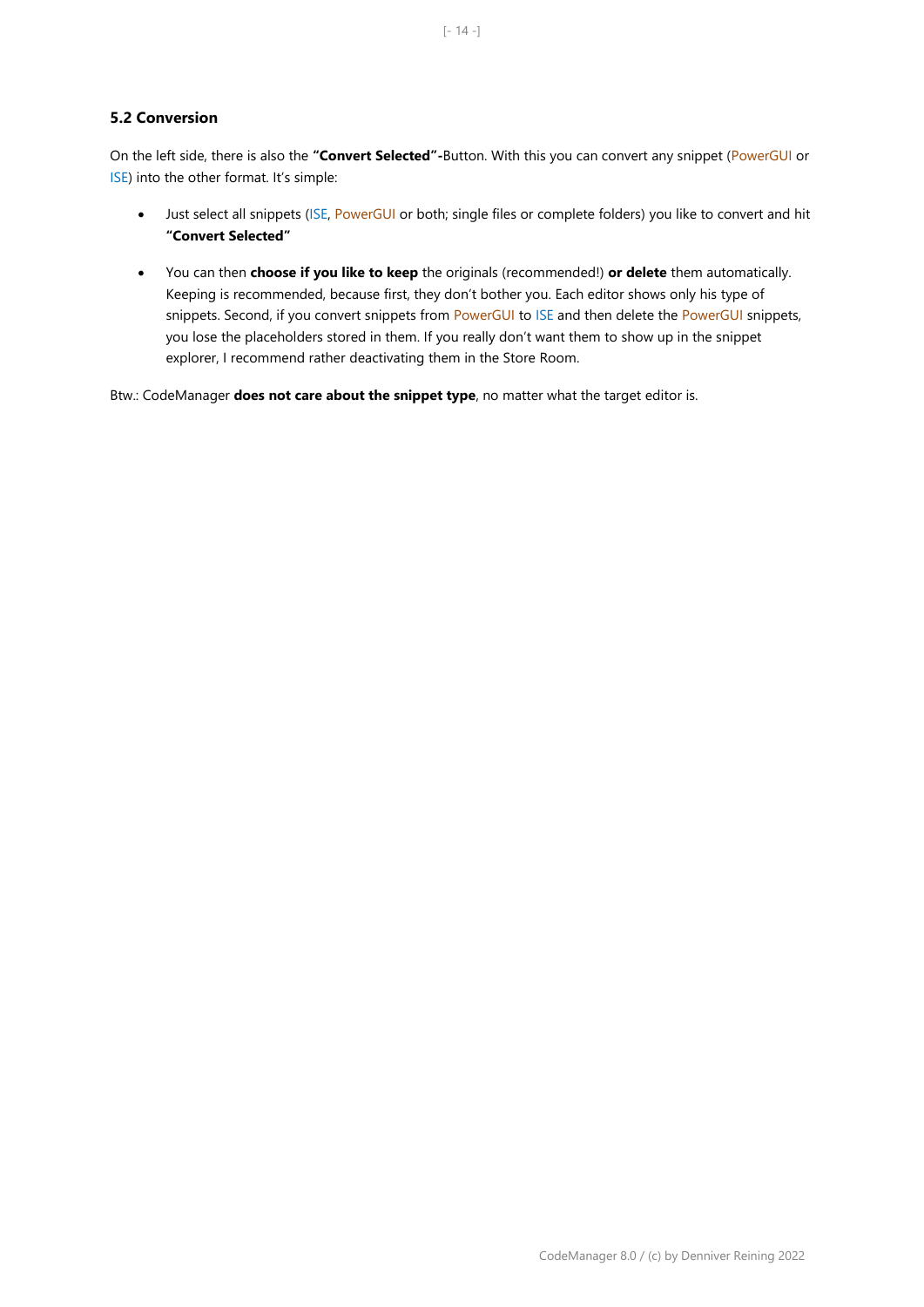# **7. Visualizer**

The Visualizer creates **interactive function dependency graphs**. That means it displays all the functions of a script and draws connection lines between them, to depict how they interact with each other and from where they are being called.

#### **Interactive**

Each element of the graph can be clicked to show either the code of the selected function or the exact position from where a function is being called.

#### **Documentation**

Graphs can be printed and saved either as PNG image or in vector format to allow further editing in any vector capable graphics tool.



## **Creation**

- Graphs can be created for **complete scripts** (all functions and function calls) and **single functions**, to display only the calls made *by* this function and calls made *to* this function.
- Graphs can be created by:
	- o Right-click on every **script, module or function-node** in CodeManagers explorer and selecting "Create Function Dependency Graph…." In the context menu
	- o Right-click on a **node** of a **currently displayed graph** to either create a graph for the function you clicked on or right click **anywhere** in a graph to go back and display to complete graph for the script again.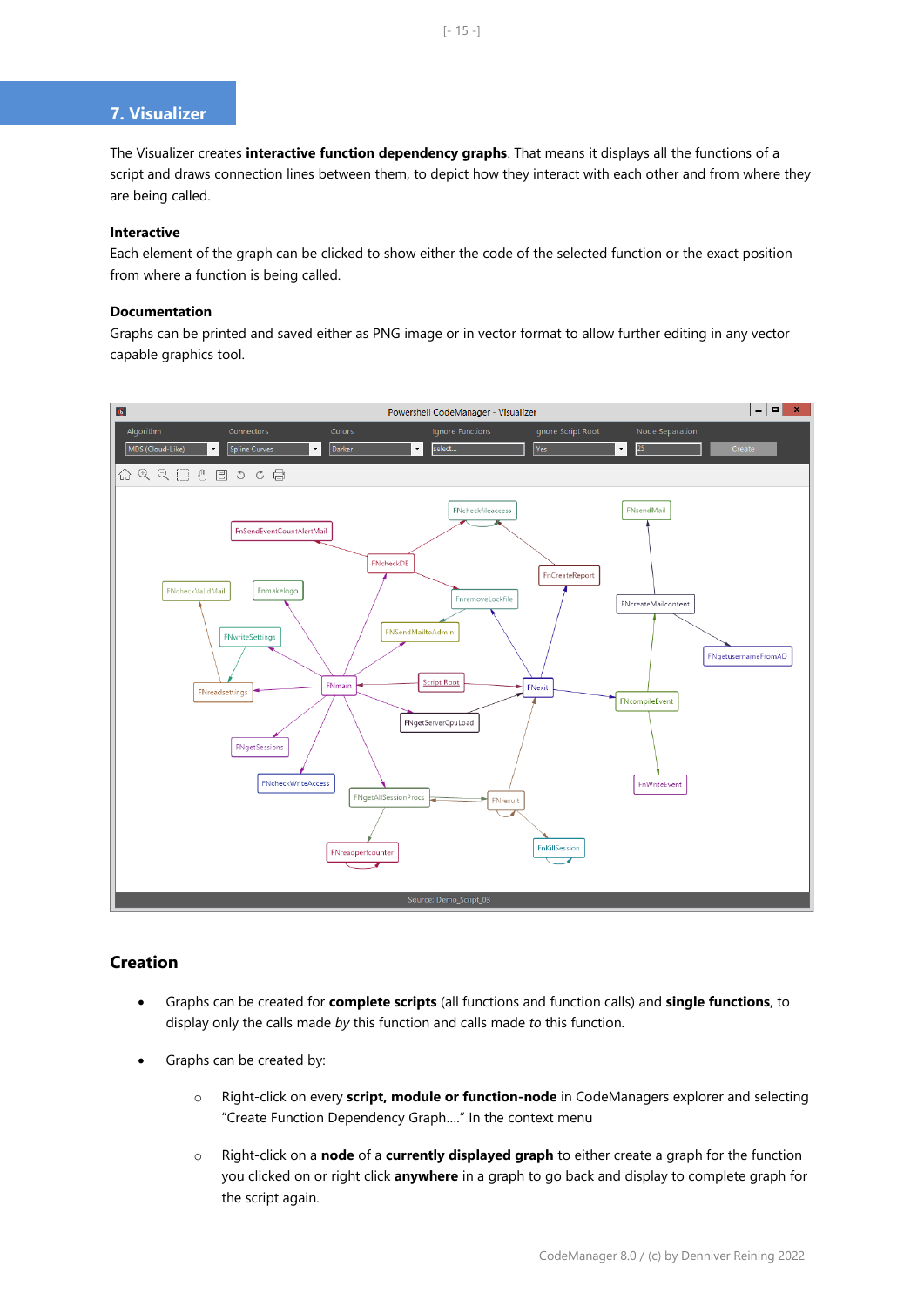$[- 16 -]$ 

 $\circ$  Opening Visualizer with the button in CodeManagers menu bar, then selecting any snippet, script, module or function in CodeManager and then using the "**Create" button** in Visualizer

*Visualizer Button*

- o No matter which way you create a graph, **Visualizer always uses the settings** currently set in the settings-section at the top of the Visualizer window.
- o If you create a graph with the **"***Create***"-button**, Visualizer always uses **the currently selected node in CodeManagers explorer** as source for the graph. No matter what is currently displayed in Visualizer.

# **Settings**

#### • **Algorithm**

The algorithm determines how the nodes will be placed on the graph. You can currently choose between Sugiyama and MDS. **Sugiyama** draws nodes in **layers**, while a **MDS** graph looks more like a **cloud** of nodes.

## • **Connectors**

Usually Spline connectors fit better to MDS and rectangle connectors better to Sugiyama, but that depends on the complexity of the graph and the number of nodes.



• **Colors**

The color schemes should be self-

explanatory. **Please note** that in the schemes "*Full Range*" and "*Darker*", the colors get assigned by **random**. So if you don't like a particular color assignment, just render the graph again with the "create"button to get different colors.

#### **Ignore Function**

If you have a complex graph and there is one function that has a particular high number of connectors, it can make the graph messy. Especially if this particular function is a rather unimportant one, like a logging function. So, you can simply ignore that function or others by selecting it them the list here. You can also right-click on every node in a graph and add that node to the ignored-list.

#### • **Ignore Script Root**

If "yes" is selected here, any function call which is placed not in another function, but in the root level of the script, will be ignored.

#### • **Node/Layer Separation**

Depending on the selected algorithm, you can either set the minimum distance between nodes for the MDS algorithm or the horizontal distance between the layers of the Sugiyama algorithm.

#### **Exploring**

Function dependency graphs are a great way to explore and understand a complex script, written by someone else.

- Double click on a **function node** to see the code of the function.
- Double click on a **connector** shows the exact position the function call is located in the script.
- NOTE: The code window **disappears automatically** if you move the mouse out of it or if you click anywhere in the graph. If you like it to stay open, use the PIN-button in the code window.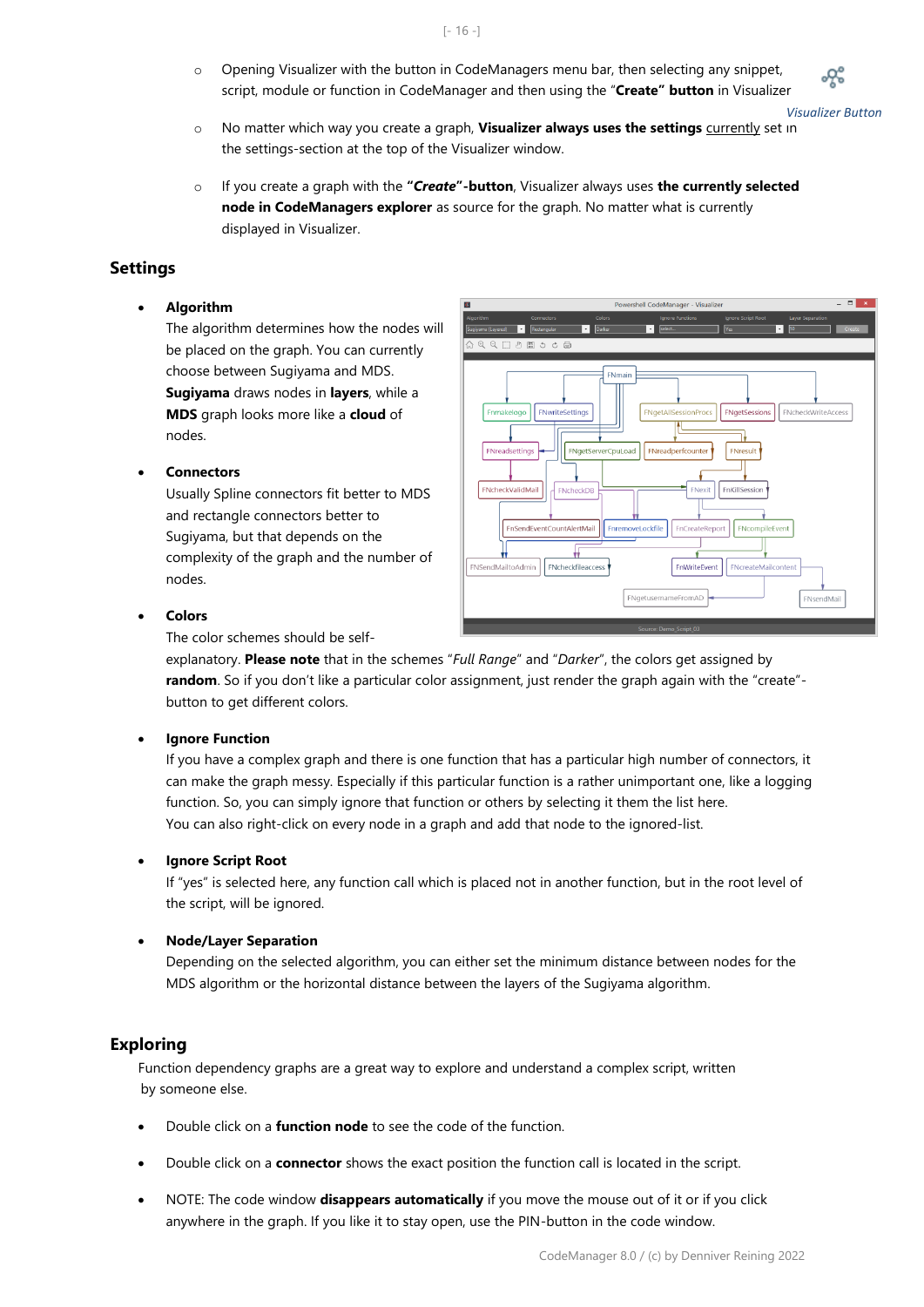• Right click on a function node to "**zoom** in" and create an isolated graph of this function and its dependencies.

# **Editing**

• By single clicking on a node, you can move it around to e.g. correct an odd placement or if you simply like the graph to look different. You can also select multiple nodes (by drawing a box like in windows explorer), and move them around in groups. The related connectors will be redrawn automatically.

# **Saving**

- Graphs can be saved either as:
	- o **Image**. You can choose the **image size** in pixels. Pixel based images should not be scaled up later, because they lose quality. As a rough guide: For including a graph in a **word** or **pdf** file, choose a size about roughly your screen-size. For **printing**, choose three times your screen size. But be careful: very high pixel counts can create huge files.
	- o **Vector** format files (\*.svg). SVG files are very **small**, can be opened by any vector-capable graphics program [\(LINK\)](https://en.wikipedia.org/wiki/Comparison_of_vector_graphics_editors), **scaled** without quality loss and are fully **editable**.

# **Printing**

• The print function is still beta, so if you run into any trouble, just save the graph as an Image and print the image with your picture viewer.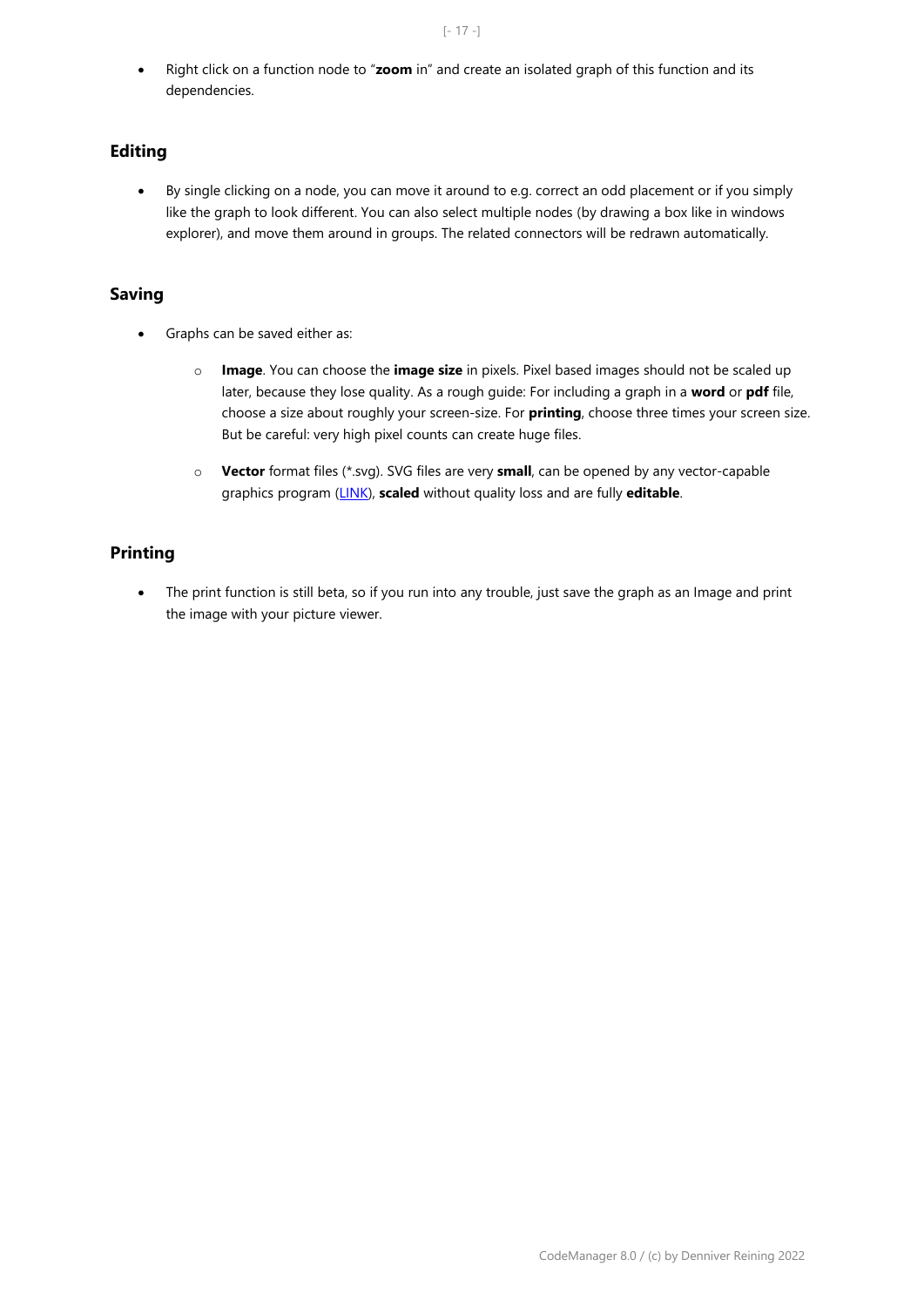## **8. About the snippet paths**

## **CodeManager**

**If you** choose to use CodeManager to insert snippets instead of ISE or PowerGUI snippet insert menu or do not want to use snippets at all, you can **ignore this chapter**. You can insert code from any source into your editor.

# **ISE (V3 and higher)**

Your snippets are stored in:

• *<mydocuments>\WindowsPowerShell\snippets*

## **POWERGUI**

PowerGUI stores its (shipped) **snippets** in a subfolder of its **installation folder**. Usually, that is:

• *C:\Program Files\PowerGUI\snippets*

As a **security measure** (since Windows Vista), no program (or user for that matter) without admin privileges is allowed to write to the programs dir. If you try it by hand, you get an elevation prompt. If a program tries it, on some systems you get an error, on some systems the *folder redirection* kicks in and redirects every change you made to a folder called virtual store. **Since** version **2.3**, PowerGUI uses a **second snippet path** per default:

• *<mydocuments>\WindowsPowerShell\snippets*

This path, being in the **user profile**, is fully accessible to the user. So when you first run CodeManager, it asks you if you want to move the snippets from the installation folder to the user profile. You then have the following **options**:

- You can **move them**. That means:
	- o You will be able to **edit and deactivate/reactivate all of the snippets**.
	- $\circ$  Only the user profile snippet path will be added automatically to the snippet explorer in CodeManager.
	- o If CodeManager detects snippets in the PowerGUI install directory (e.g. after an PowerGUI update) you will be asked again.
	- **Or** you can **leave them** in the installation folder. That means:
		- $\circ$  Both paths (install dir. and user profile) will be added automatically to the snippet explorer in CodeManager and **you can only edit or deactivate/reactivate the snippets in the user profile**.
		- o **But** and this is very important(!), **both paths will be used by PowerGUI** when you open the *"Insert Snippet*"-menu. If there are snippets with equal names in both folders, the one in the user profile will **take precedence** over the other one.
		- o You won't be asked again about this. But if you should later decide to move the snippets after all, I recommend not doing it by hand, but by clicking the menu item "*HELP\Reset all settings*...", because in this case you want CodeManager to watch the "install dir/snippets"-folder for changes in the future.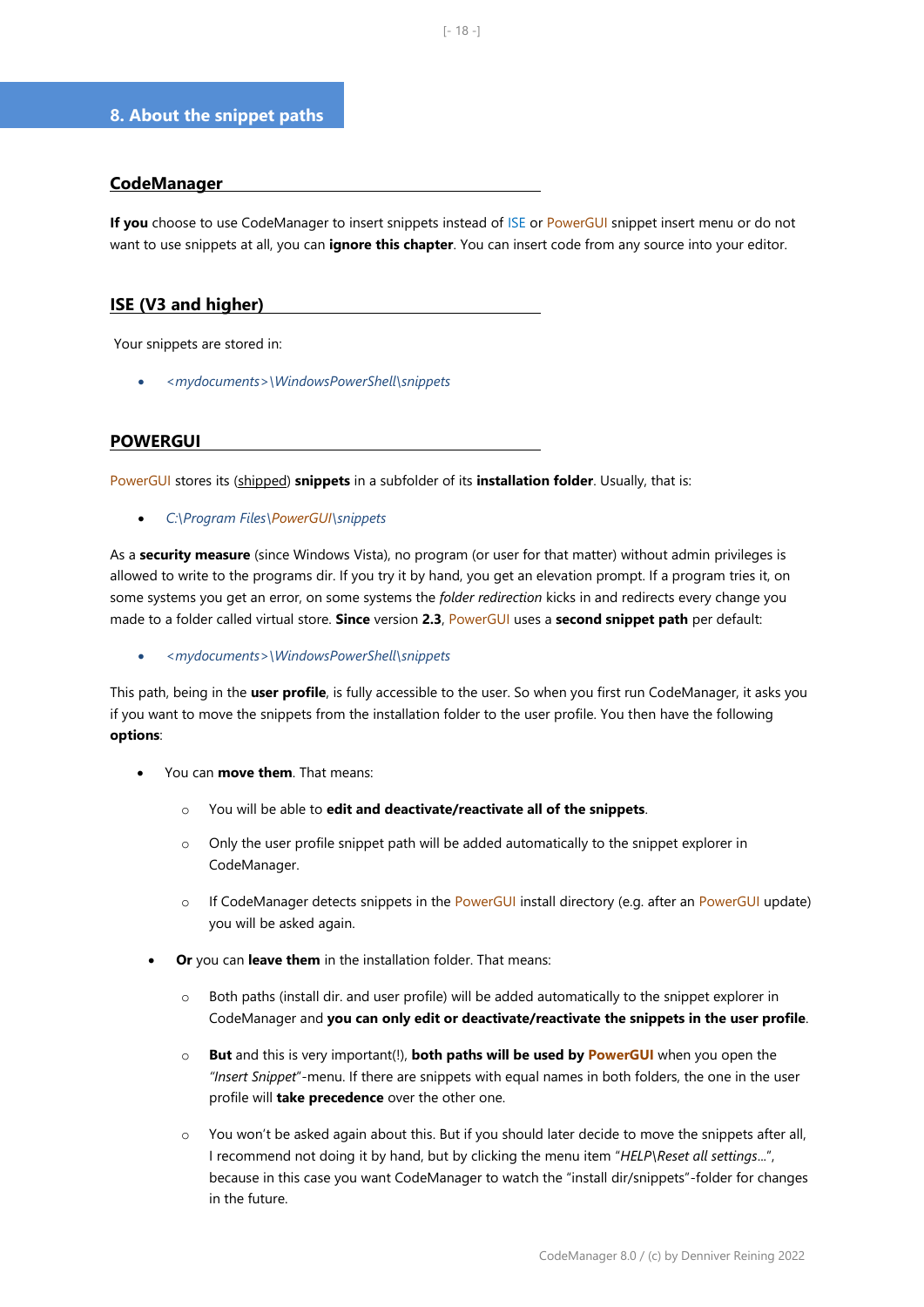# **9. Custom Syntax Coloring**

- Syntax Coloring can be configured via the option menu in CodeManager
- Aside from the two shipped **coloring schemes** (ISE standard color scheme, CodeManager color scheme) you can create your own scheme. Fine tune the existing schemes or create a completely new one
- Performance and Language Problems
	- o For very large scripts, syntax coloring is currently deactivated. *(If you are curious: This is due to a very annoying limitation in RichTextBoxes, which lets them freeze for up to a couple of minutes when trying to display a large amount of formatted text.)*
	- $\circ$  If you are on a slow computer, you can also deactivate syntax coloring for mid-size scripts
	- o There has been a problem reported Syntax Coloring currently has with Cyrillic characters, so as a workaround, Syntax Coloring can be deactivated completely inside the options menu

| Click on any example text to change it's color: |                                            |  |                      |                            |            |            |                   |          |  |
|-------------------------------------------------|--------------------------------------------|--|----------------------|----------------------------|------------|------------|-------------------|----------|--|
| Attribute<br>Command                            | <b>Example Text</b><br><b>Example Text</b> |  |                      |                            |            | Farbe      |                   |          |  |
| Command Argument                                | <b>Example Text</b>                        |  | Grundfarben:         |                            |            |            |                   |          |  |
| Command Parameter                               | <b>Example Text</b>                        |  |                      |                            |            |            |                   |          |  |
| Comment                                         | Example Text                               |  |                      |                            |            |            |                   |          |  |
| Opening Bracket                                 | <b>Example Text</b>                        |  |                      |                            |            |            |                   |          |  |
| Closing Bracket                                 | <b>Example Text</b>                        |  |                      |                            |            |            |                   |          |  |
| Keyword                                         | <b>Example Text</b>                        |  |                      |                            |            |            |                   |          |  |
| Object Member                                   | Example Text                               |  |                      | Benutzerdefinierte Farben: |            |            |                   |          |  |
| Number                                          | <b>Example Text</b>                        |  |                      |                            |            |            |                   |          |  |
| Operator                                        | <b>Example Text</b>                        |  |                      |                            |            |            | Farbt : 137       | Rot: 255 |  |
| Semicolon                                       | <b>Example Text</b>                        |  | Farben definieren >> |                            |            | Satt.: 151 | Grün: 255         |          |  |
| <b>String</b>                                   | Example Text                               |  |                      | Farbe/Basis                | Hell.: 240 | Blau: 255  |                   |          |  |
| Type                                            | <b>Example Text</b>                        |  | OK                   | Abbrechen                  |            |            | Farben hinzufügen |          |  |
| Variable                                        | <b>Example Text</b>                        |  |                      |                            |            |            |                   |          |  |
|                                                 |                                            |  |                      |                            |            |            |                   |          |  |
| Use                                             | Cancel                                     |  |                      |                            |            |            |                   |          |  |